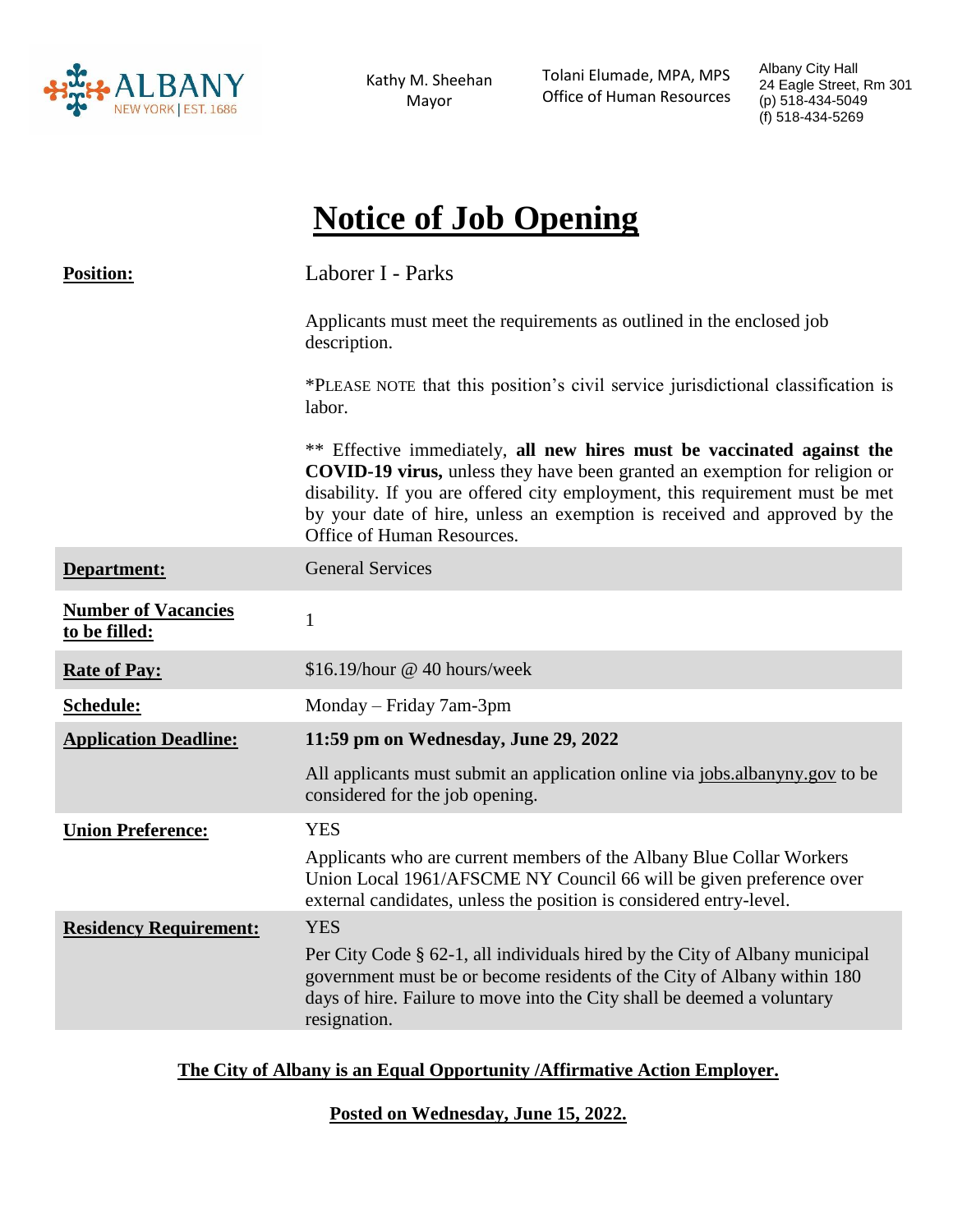## **LABORER I**

**DISTINGUISHING FEATURES OF THE CLASS**: This position involves the performance of routine, unskilled manual labor, either indoors or outdoors, in a group or alone. It requires heavy lifting, physical endurance and a willingness and ability to perform physically demanding tasks. The work involves the use of manual tools on routine tasks and occasional use of small power tools on assignments. Work is usually performed under the general direction of a supervisor although the incumbent may be assigned repetitive or recurring simple tasks away from the view of a supervisory employee and is expected to accomplish the task as directed. Upon completion of the assigned task, the incumbent is to report to a supervisor for further directives. This position assists in the installation, construction, maintenance, repair and cleaning of parks, streets, sidewalks, curbs, and water, drainage, sewage systems and facilities. This work includes janitorial duties, digging and backfilling trenches and excavations with pick and shovel, patching holes with asphalt, sealing cracks, lifting and carrying 50 pound bags of concrete, lifting and loading pieces of broken concrete slabs and placing them into a wheel barrow or bucket loader.

# **TYPICAL WORK ACTIVITIES**: (Illustrative Only)

- Tamps and shovels asphalt;
- Loads and unloads trucks with various objects including; waste material, dirt and debris, mulch, trees and shrubs, lawn mowers, snow blowers and other equipment;
- Shovels, plows and removes snow and participates in all types of snow and ice removal from streets, sidewalks, bridges, driveways and parking lots/garages;
- Distributes sand and salt as directed;
- Walks alongside moving trucks and dumps garbage containers into truck;
- Patrols, inspects and acts as watchman at City/agency run facilities including reservoirs, parks and buildings, on foot or in a vehicle;
- Cuts grass, mows steep hills with hand mower trims shrubs, rakes leaves, cuts brush, removes debris, plants, weeds, spades fertilizes, aerates, topdresses and otherwise maintains flowers beds in city/agency run parks, recreation areas and reservoirs;
- Operates light trucks and tractors, transports personnel and equipment;
- Assists in the installation and maintenance of traffic signs and markings;
- Performs a variety of heavy cleaning work including but not limited to: washing and cleaning walls, windows, floors, bathrooms, vehicles and equipment;
- Adds sand, stone and cement to mixing machines;
- Aids in assembling and dismantling of temporary stands for spectator events and cleans spectator area after the event;
- Performs unskilled painting and paint preparation work;
- Uses hand tools such as: mops, brooms, shovels, picks, rakes, scythes, grass whips and weedeaters;
- May operate power tools such as: compressor, jack hammer, pumps, lawn tractors sweepers, screw guns and mowers in performance of duties;